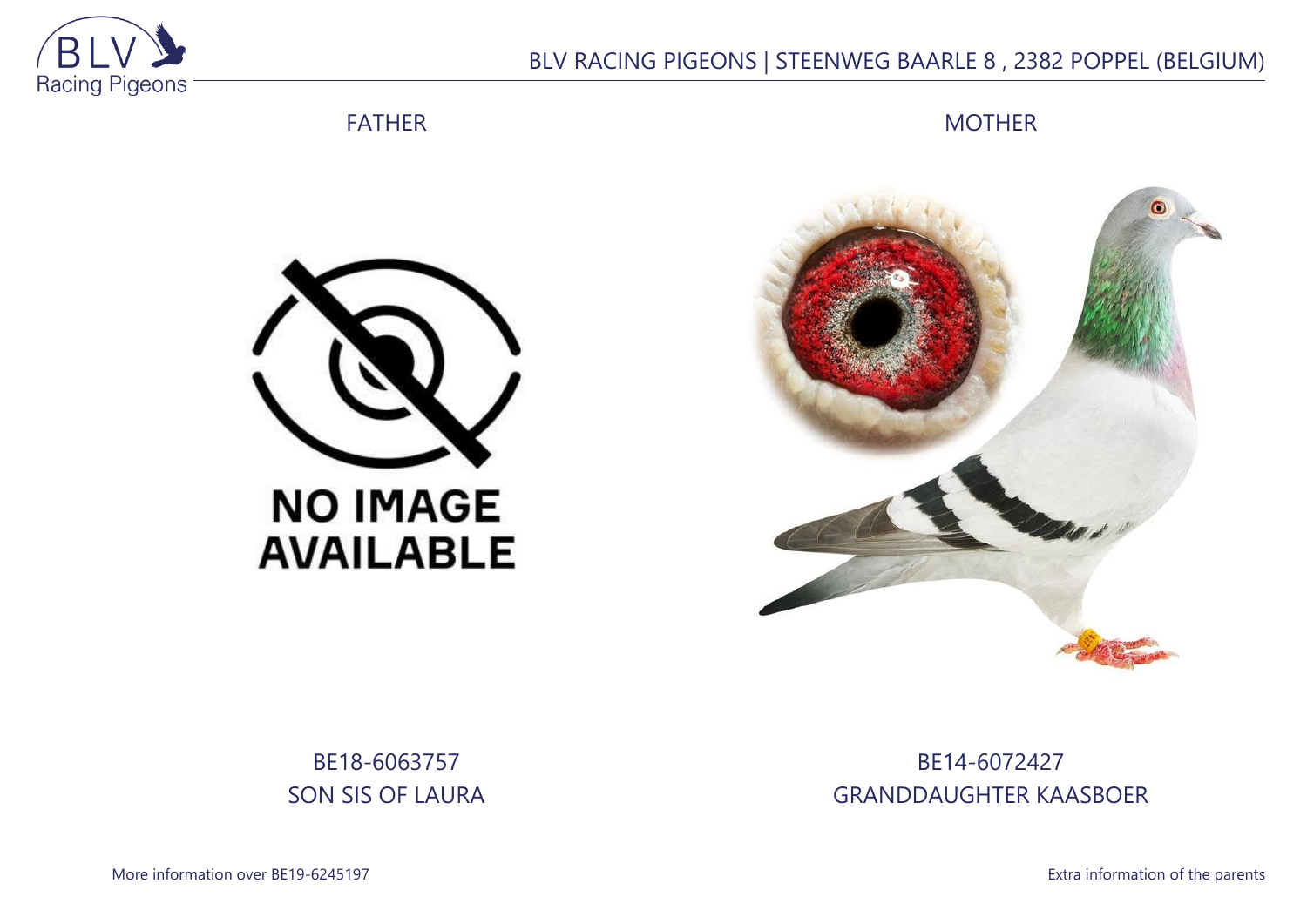

## BLV RACING PIGEONS | STEENWEG BAARLE 8 , 2382 POPPEL (BELGIUM)







6072427-14 **G.Daugther Kaasboer** IV: 6226296-03  $\sqrt{6320827-07}$ zomerjong  $\sim$  $\sqrt{6163863} - 10$ M: 6358142-03 Blauwe<br>Klzn. 178/94 Engels blauw broer van o.a 16en 94 nat Bourges 373570 duiven V: 6141458-00 M-6377967-07 6° prov. Salbris M: 6224817-04 Blauw Rechtstr.Frans Frans 6115021-11 V: 6151734-99  $\nabla: 6226043-03$ M: 6166238-10 Wim de trov M: 6153998-01 den Argenton<br>1°nat Argenton dochter 1°nat. Argenton 1°prov. Orleans V: 6272030-00 1°prov. Chateauroux M-6110331-07 zus 673/06 M: 6226167-03 1°prov. Issoudun  $\nabla \cdot 6235626.92$ 6335690-98 Blauw "KAASBOER" superkweker vader en grootvader van verschillende topduiver 1° Nat Gueret 14245d M:6404318-96<br>BLAUW M: 6031800-10 1° Nat Bourges 17138d  $Julia$ 1° Nat Z Argenton 3740d dochter Kaasboer Moeder van Leentje M-6307341-04 6335690-98<br>\*KAASBOER\* superkweker  $\n **W**:6257098-03\n$ 30e Prov. Argenton Greetje 1<br>Moeder Asduif fondclub Rik 86e Nat. Argenton<br>64e Prov. Bourges M: 6407575-97 Zoon Kaasboer Antwerpen<br>Moeder van "Gaston" **Rlauw** Vader van Tia 81e Prov. Guéret 6243513-00 Olympiadeduif Uwe Berg<br>Moeder Snowrice, M6150214-03 Blauw Helga Topkweekster Kris Yskout Theo M: 6240778-96 Grootmoeder van "Gaston BLAUW

**Hok Van de Wouwer** Melkouwen 8 - 2590 Berlaar (Belgium)

Vande Wormer Kint